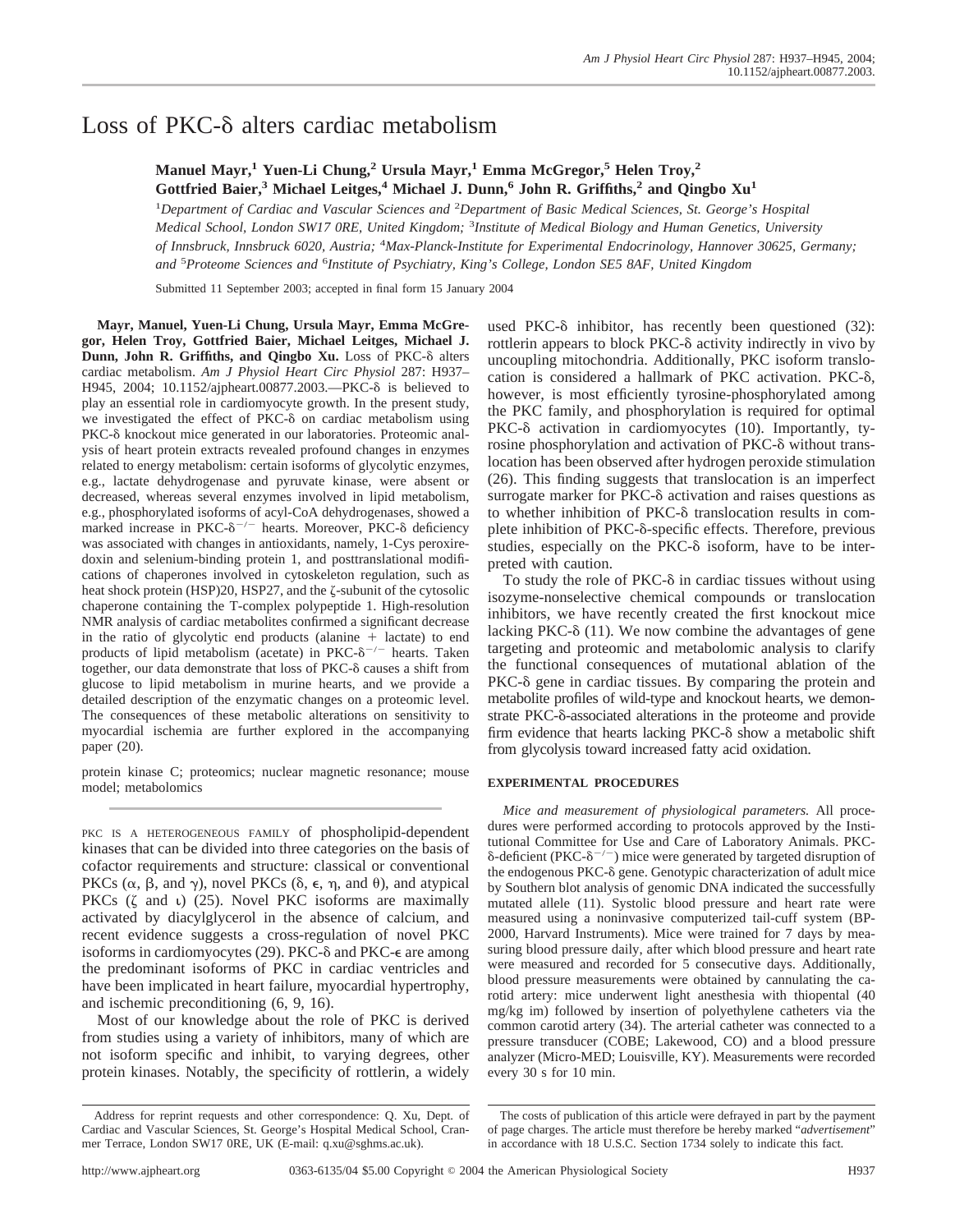*Proteomic analysis of heart tissue.* Heart tissues for proteomic and metabolomic analysis were rinsed thoroughly with cold PBS to remove any blood components within the heart chambers, and whole hearts were frozen immediately in liquid nitrogen to avoid protein or metabolite degradation. The procedure used for proteomic analysis has been described previously (4, 21). Frozen heart samples were pulverized under liquid nitrogen into a fine powder. The resulting powder was homogenized in lysis buffer [containing 9.5 M urea, 2% (wt/vol) CHAPS, 0.8% (wt/vol) Pharmalyte pH 3–10, and 1% (wt/vol) DTT plus protease inhibitors] and centrifuged at 13,000 *g* at 20°C for 10 min. The supernatant was harvested, and protein concentration was determined. Solubilized samples were divided into aliquots and stored at  $-80^{\circ}$ C. For two-dimensional (2-D) gel electrophoresis, extracts were loaded on nonlinear immobilized pH gradient (IPG) 18-cm strips (3–10, Amersham Pharmacia Biotech). For analytic and preparative gels, respectively, a protein load of  $100$  and  $400 \mu$ g was applied to each IPG strip using an in-gel rehydration method. Samples were diluted in rehydration solution [containing 8 M urea, 0.5% (wt/vol) CHAPS, 0.2% (wt/vol) DTT, and 0.2% (wt/vol) Pharmalyte pH 3–10] and rehydrated overnight in a reswelling tray. Strips were focused at 0.05 mA/IPG strip for 60 kV $\cdot$ h at 20 $\degree$ C. Once isoelectric focusing was completed, the strips were equilibrated in 6 M urea containing 30% (vol/vol) glycerol, 2% (wt/vol) SDS, and 0.01% (wt/vol) bromphenol blue with the addition of 1% (wt/vol) DTT for 15 min, followed by the same buffer without DTT but with the addition of 4.8% (wt/vol) iodoacetamide for 15 min. SDS-PAGE was performed using 12% T, 2.6% C separating polyacrylamide gels without a stacking gel, using the Hoefer DALT system. The second dimension was carried out overnight at 20 mA/gel at 8°C and was terminated when the bromphenol dye front had migrated off the lower end to the gels. After electrophoresis, gels were fixed for a minimum of 1 h in methanolacetic acid-water solution [4:1:5 (vol/vol/vol)]. 2-D gel electrophoresis protein profiles were visualized in preparative gels by silver staining using the Plus One silver staining kit (Amersham Pharmacia Biotech) with slight modifications to ensure compatibility with subsequent mass spectroscopy (MS) analysis (35). Analytic gels were stained with a more sensitive silver staining kit (Owl, UK). For the detection of phosphoproteins, 2-D electrophoresis gels were stained with Pro-Q Diamond (Molecular Probes) according to the manufacturer's instruction and scanned on a Typhoon 9400 scanner (Amersham Biosciences) at 532 nm, with the emission filter set at 560 LP and the photomultiplier tube set at 600 V. Counterstaining was performed with Sypro Ruby (Molecular Probes). Spot patterns were analyzed using Progenesis (Nonlinear Dynamics), Proteomweaver (Definiens), and PDQuest software (Bio-Rad). Spots showing a statistical difference in intensity were excised for identification.

*Mass spectrometry.* Gel pieces containing selected protein spots were treated overnight with modified trypsin (Promega) according to a previously published protocol (31). Peptide fragments were recovered by sequential extractions with 50 mM ammonium hydrogen carbonate, 5% (vol/vol) formic acid, and acetonitrile 50% (vol/vol). Extracts were lyophilized, resuspended in 20  $\mu$ l of 0.1% (vol/vol) trifluoroacetic acid-10% (vol/vol) acetonitrile, and desalted on Millipore Zip tips according to the manufacturer's instructions. Matrixassisted laser desorption/ionization-MS was performed using an Axima CFR spectrometer (Kratos; Manchester, UK). The instrument was operated in the positive ion reflectron mode.  $\alpha$ -Cyano-4-hydroxycinnaminic acid was applied as the matrix. Spectra were internally calibrated using trypsin autolysis products. The resulting peptide masses were searched against databases using the MASCOT program (27). One missed cleavage per peptide was allowed, and carbamidomethylation of cysteine as well as partial oxidation of methionine were assumed. In addition to MALDI-MS, tandem MS was performed for the sequencing of tryptic digest peptides. After enzymatic degradation, peptides were separated by capillary liquid chromatography on a reverse-phase column (BioBasic-18,  $100 \times 0.18$  mm, particle size 5 m, Thermo Electron) and applied to a LCQ ion-trap mass spectrometer (LCQ Deca XP Plus, Thermo Finnigan). Spectra were collected from the ion-trap mass analyzer using full ion scan mode over the mass-to-charge (*m*/*z*) range of 300–2,000. MS-MS scans were performed on each ion using dynamic exclusion. A database search was performed using the TurboSEQUEST software (Thermo Finnigan).

*RT-PCR.* Total RNA from heart tissues was extracted using the Fast RNA kit according to the protocol provided by the manufacturer (Qiagen). Total RNA  $(2 \mu g)$  was reverse transcribed into cDNA using the Promega RT system. The RT products were examined by PCR with 1-Cys peroxiredoxin (1-Cys prx) primers producing 203-bp fragments (24) and GAPDH primers producing 309-bp fragments.

*Western blotting.* Western blotting was performed as described previously (13, 14). For immunoblotting of 2-D electrophoresis gels, 100  $\mu$ g of protein were loaded on nonlinear IPG 7-cm strips (3–10, Amersham Pharmacia Biotech) by active rehydration (30 V, 12 h) and focused for 13 kV·h using the IPG phor system (Amersham Pharmacia Biotech). After being focused, the strips were equilibrated as described above, separated on 4–12% Tris-glycine zoom gels (Invitrogen), and blotted onto nitrocellulose membranes. Antibodies to the cytosolic chaperone containing the T-complex polypeptide (CCT) subunits were kindly provided by Dr. A. Roobol (University of Kent, Canterbury, UK).

*Proton NMR spectroscopy.* Snap-frozen hearts were extracted in 6% perchloric acid (1). Neutralized extracts were freeze dried and reconstituted in  $D_2O$ . Extracts (0.5 ml) were placed in 5-mm NMR tubes. <sup>1</sup> H NMR spectra were obtained using a Bruker 500-MHz spectrometer. The water resonance was suppressed by using gated irradiation centered on the water frequency. Sodium 3-trimethylsilyl-2,2,3,3-tetradeuteropropionate (TSP) was added to the samples for chemical shift calibration and quantification. Immediately before the NMR analysis, the pH was readjusted to 7 with PCA or KOH.

*Statistical analysis.* Statistical analysis was performed using ANOVA and Student's *t*-test, respectively. Results are given as means  $\pm$  SD. A *P* value of <0.05 was considered significant.

## **RESULTS**

 $Physiological$  *characteristics*.  $PKC-<sup>8</sup>$ <sup>-/-</sup> mice were indistinguishable from their wild-type littermates; they developed normally and were fertile. The null allele was confirmed by the absence of PKC- $\delta$  expression in a variety of tissues, including the heart (11). PKC- $\delta^{-/-}$  mice showed no overt cardiac phenotype and no significant differences in physiological variables, such as body weight, heart rate, and arterial blood pressure (measured by the cuff technique as well as by cannulating the carotid artery; Table 1). The heart weight-to-body weight ratio was slightly lower in PKC- $\delta^{-/-}$  mice; however, this difference failed to reach statistical significance ( $P = 0.24$ ; Table 1).

*Enzymatic changes in the proteome of PKC-* $\delta^{-/-}$  *hearts.* To provide insights into the potential cellular targets of PKC- $\delta$ , we analyzed the changes in the proteome by 2-D gel electrophoresis. Average gels for PKC- $\delta^{+/+}$  and PKC- $\delta^{-/-}$  hearts were

Table 1. *Baseline parameters of PKC* $\delta^{+/+}$  and  $PKC\delta^{-/-}$  mice

| Parameters                           | $PKC\delta^{+/+}$ | $PKC\delta^{-/-}$ |
|--------------------------------------|-------------------|-------------------|
| n                                    | 11                |                   |
| Body weight, g                       | $25.7 \pm 1.2$    | $26.1 \pm 0.9$    |
| Heart weight-to-body weight ratio, % | $0.48 \pm 0.015$  | $0.45 \pm 0.022$  |
| Blood pressure, mmHg                 | $110 \pm 5$       | $118 \pm 3$       |
| Heart rate, beats/min                | $331 \pm 20$      | $312 \pm 19$      |

Values are means  $\pm$  SE; *n*, no, of mice.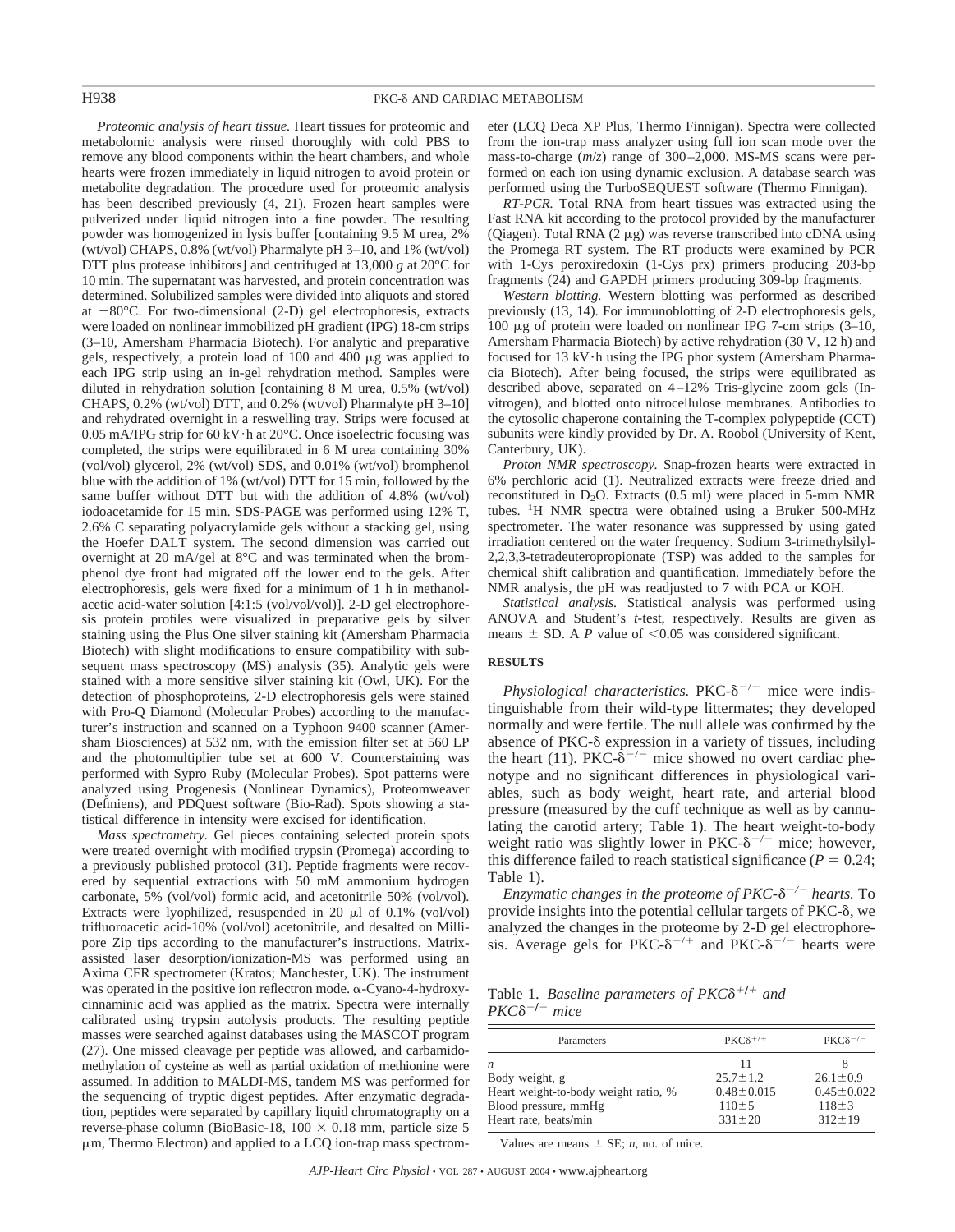created from 4 gels/group. A direct overlay is presented in Fig. 1. With the use of a broad-range pH gradient (pH 3–10 nonlinear), 2-D electrophoresis gels compromised  $\sim$  1,400 protein features. Differentially expressed spots were highlighted in color (orange and blue indicate an increase in PKC- $\delta^{+/+}$  and  $PKC-\delta^{-/-}$  hearts, respectively; Fig. 1). Numbered spots were excised and subject to in-gel tryptic digestion. Protein identifications as obtained by MALDI-MS are listed in Table 2.

Strikingly, most of the changes observed in PKC- $\delta^{-/-}$ hearts were related to energy metabolism. Enzymes involved in glycolysis, e.g., isoforms of glycerol-3-phosphate dehydrogenase, pyruvate kinase, and lactate dehydrogenase, were less abundant compared with wild-type controls, whereas certain enzymatic species related to lipid metabolism were found to be markedly upregulated in PKC- $\delta^{-/-}$  hearts: a three- and fivefold increase was observed for two isoforms of acyl-CoA dehydrogenase, which are responsible for  $\beta$ -oxidation of shortchain fatty acids. However, their isoelectric points (pI) in 2-D electrophoresis gels were very different from the calculated one (Table 2), and subsequent staining for phosphoproteins demonstrated that these isoforms are highly phosphorylated (Fig. 2*A*). Similarly, propionyl-CoA carboxylase, an enzyme involved in fatty acid metabolism, appeared as a row of several spots with different pI and the same molecular mass in PKC-  $\delta^{-/-}$  hearts (Fig. 1), indicating again altered posttranslational modifications rather than changes in protein expression. Concomitantly, aldehyde deydrogenase 4 family member  $A_1$  and Ke 6 protein were found to be present in more acidic isoforms in PKC- $\delta^{-/-}$  hearts (Fig. 1). The acidic shift of aldehyde deydrogenase 4 family member  $A_1$  in PKC- $\delta^{-/-}$  hearts was associated with the presence of a mitochondrial precursor sequence (Fig. 2*B*). Notably, this enzymatic precursor was not expressed at detectable levels in PKC- $\delta^{+7+}$  hearts. Taken together, our proteomic data suggest increased lipid metabolism in PKC- $\dot{\delta}^{-/-}$  hearts.

Antioxidants in PKC- $\delta^{-/-}$  hearts. Another interesting observation in our proteomic analysis was the absence of the oxidized form of 1-Cys prx in  $PKC-<sup>8</sup>$ <sup>-/-</sup> hearts (Fig. 3A). Peroxiredoxins represent a special type of peroxidases as the protein is the reducing substrate itself; upon oxidative stress, the active site in 1-Cys prx is either oxidized to cysteine sulfenic acid or overoxidized to cysteine sulfonic acid. While the first modification is DTT sensitive and therefore undetectable in 2-D electrophoresis gels, the latter modification is DTT resistant and results in a charge shift toward a more acidic pI (33). Thus 1-Cys prxs are often encountered as doublet spots in 2-D electrophoresis. Interestingly, 1-Cys prx was exclusively present as a DTT sensitive (basic) isoform in PKC- $\delta^{-/-}$  hearts, whereas the predominant isoform in wild-type hearts was the DTT insensitive (acidic) one, corresponding to overoxidation of the active site cysteine into a cysteine sulfonic acid (Fig. 3*A*).

This overoxidation is likely to be irreversible under biological conditions, and de novo synthesis of 1-Cys prx is required



Fig. 1. Two-dimensional (2-D) electrophoresis map of heart proteins. Protein extracts were separated on a pH 3–10 nonlinear IPG strip, followed by a 12% SDS polyacrylamide gel. Spots were detected by silver staining. A direct overlay of average gels from PKC- $\delta^{+/+}$  and PKC- $\delta^{-/-}$  hearts is shown. Each average gel was created from 4 single gels (total  $n = 8$ ). Differentially expressed spots are highlighted in color (orange and blue for PKC- $\delta^{+/+}$  and PKC- $\delta^{-/-}$  hearts, respectively). Proteins identified by MALDI-MS are marked with numbers and listed in Table 2. The following letters label proteins used as reference spots for molecular mass and isoelectric points (pI): ATP synthase  $\beta$ -subunit of the H<sup>+</sup>-transporting mitochondrial F<sub>1</sub> complex (theoretical mass/pI: 56 kDa/5.2) (A);  $\alpha$ -tropomyosin (theoretical mass/pI:  $32.7$  kDa/4.7) (B); myosin light chain-phosphorylatable cardiac ventricles (theoretical mass/pI: 18.9 kDa/4.9) (C); cardiac  $\alpha$ -actin (theoretical mass/pI: 41.8 kDa/5.3) (D); core protein 1 of ubiquinol-cytochrome *c* reductase (theoretical mass/pI: 52.7 kDa/5.8) (E); serum albumin (theoretical mass/pI: 68.8 kDa/5.8) (F); myoglobin (theoretical mass/pI: 17.1 kDa/7.1) (G); voltage-dependent anion channel 2 (theoretical mass/pI:  $31.7 \text{ kDa}/7.4$ ) (H); and mitochondrial aconitase 2 (theoretical mass/pI: 85.4 kDa/8.1) (I).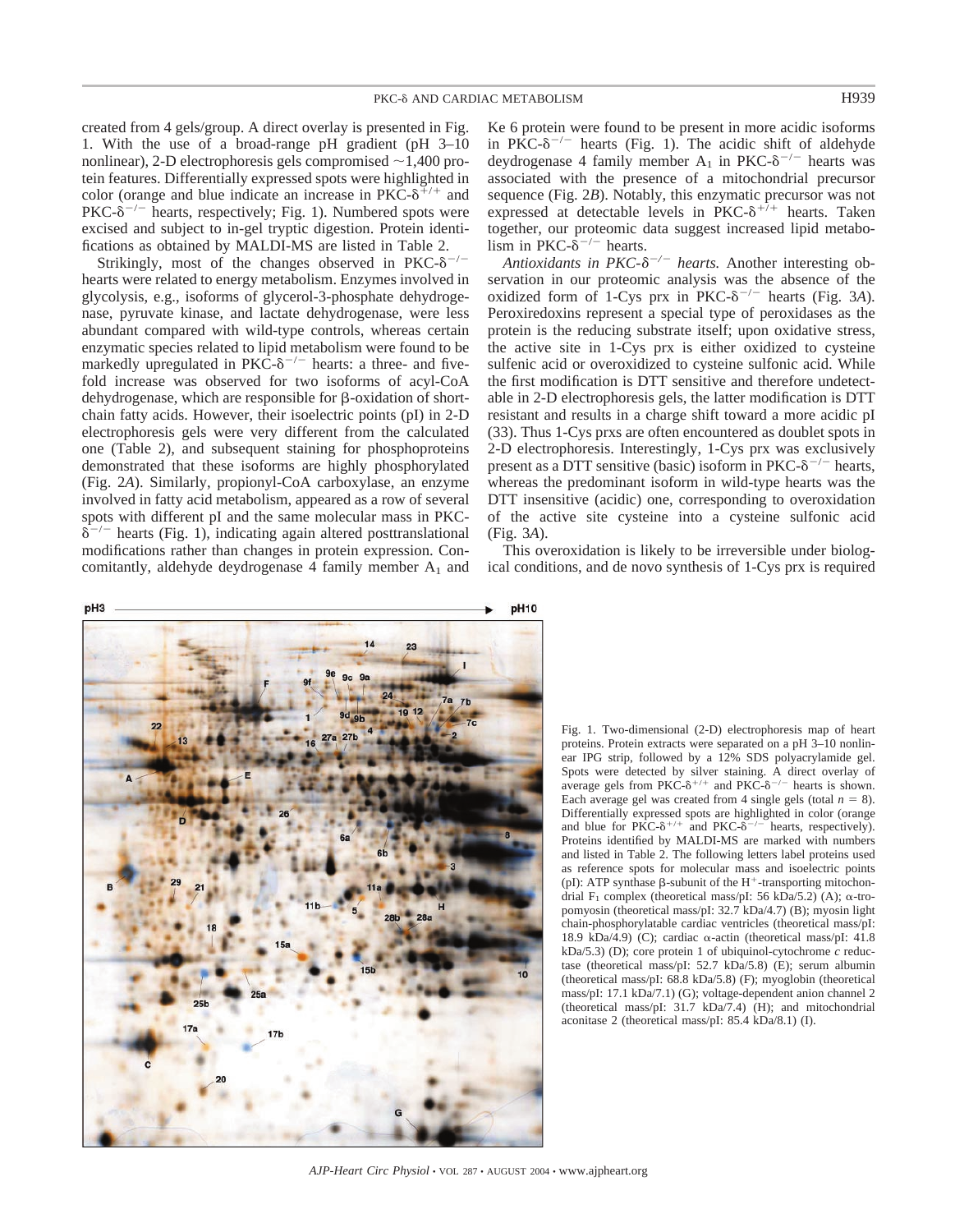## H940 PKC-8 AND CARDIAC METABOLISM

| Spot           |                                                                                               |        | P     | <b>NCBI</b><br>Entry        |                                                             | Calculated<br>pI/<br>Mol. Mass, | Observed<br>pI/<br>Mol. Mass, | Sequence<br>Coverage/<br>Mascot |
|----------------|-----------------------------------------------------------------------------------------------|--------|-------|-----------------------------|-------------------------------------------------------------|---------------------------------|-------------------------------|---------------------------------|
| Number         | Protein identity                                                                              | Δ      | Value | Number                      | Function                                                    | Da $(\times 10^3)$              | Da $(\times 10^3)$            | Score                           |
|                |                                                                                               |        |       | Glucose metabolism          |                                                             |                                 |                               |                                 |
| 1              | Glycerol-3-phosphate dehydrogenase                                                            | $-2.2$ | 0.011 | 31981769                    | Glycolysis                                                  | 6.2/81.4                        | 5.9/70.2                      | 14%/90                          |
| 2              | Pyruvate kinase 3                                                                             | $-2.0$ | 0.007 | 20890302                    | Final step in glycolysis                                    | 6.7/57.9                        | 8.0/58.7                      | 16%/100                         |
| 3              | Lactate dehydrogenase 1                                                                       | $-3.5$ | 0.001 | 13529599                    | Anaerobic glycolysis                                        | 8.2/34.5                        | 7.9/34.3                      | 32%/107                         |
| $\overline{4}$ | Riken cDNA 2610207(∆i)16                                                                      | $-2.5$ | 0.012 | 13195670                    | Glucose/ribitol dehydrogenase                               | 6.3/54.9                        | 6.1/59.4                      | 14%/91                          |
| 5              | Mercaptopyruvate sulfurtransferase                                                            | WT     | 0.000 | 20149758                    | Conversion of cysteine to pyruvate                          | 6.1/33.0                        | 6.0/32.2                      | 36%/113                         |
|                |                                                                                               |        |       | Lipid metabolism            |                                                             |                                 |                               |                                 |
| ба             | Acyl-Coenzyme A dehydrogenase, short<br>chain specific                                        | $+3.5$ | 0.024 | 20841295                    | β-Oxidation of short-chain fatty acids                      | 8.9/44.9                        | 6.0/38.6                      | 25%/110                         |
| 6b             | Acyl-coenzyme A dehydrogenase, short<br>chain specific                                        | $+5.0$ | 0.026 | 584714                      | β-Oxidation of short-chain fatty acids                      | 9.0/44.9                        | 6.3/38.6                      | 15%/76                          |
| 7а             | Similar to aldehyde dehydrogenase 4 family<br>member A <sub>1</sub> , mitochondrial precursor | Null   | 0.025 | 24659695                    | Oxidation of aliphatic and aromatic<br>aldehydes            | 8.7/63.2                        | 7.8/62.0                      | 14%/103                         |
| 7b             | Aldehyde dehydrogenase 4 family member<br>A <sub>1</sub>                                      | $+5.6$ | 0.013 | 18848352                    | Oxidation of aliphatic and aromatic<br>aldehydes            | 8.3/60.3                        | 8.0/62.0                      | 20%/87                          |
| 7с             | Aldehyde dehydrogenase 4 family member<br>A <sub>1</sub>                                      | WT     | 0.002 | 18848352                    | Oxidation of aliphatic and aromatic<br>aldehydes            | 8.3/60.3                        | 8.1/62.0                      | 14%/80                          |
| 8              | Peciprotein                                                                                   | $+6.7$ | 0.005 | 12805053                    | Peroxisomal enoyl-CoA isomerase                             | 8.1/39.4                        | 8.5/38.0                      | 21%/125                         |
| 9а             | Propionyl-CoA carboxylase, $\alpha$ -subunit                                                  | $-3.5$ | 0.003 | 21450241                    | β-Oxidation of odd-chain fatty acids                        | 7.0/79.9                        | 6.0/73.1                      | 12%/97                          |
| 9b             | Propionyl-CoA carboxylase α-subunit                                                           | Null   | 0.016 | 21450241                    | β-Oxidation of odd-chain fatty acids                        | 7.0/79.9                        | 6.0/73.4                      | 17%/111                         |
| 9с             | Propionyl-CoA carboxylase α-subunit                                                           | $-3.5$ | 0.004 | 21450241                    | β-Oxidation of odd-chain fatty acids                        | 7.0/79.9                        | 6.0/73.8                      | 10%/84                          |
| 9d             | Propionyl-CoA carboxylase α-subunit                                                           | Null   | 0.008 | 21450241                    | β-Oxidation of odd-chain fatty acids                        | 7.0/79.9                        | 5.9/73.9                      | 16%/93                          |
| 9е             | Propionyl-CoA carboxylase α-subunit                                                           | $-4.0$ | 0.001 | 21450241                    | β-Oxidation of odd-chain fatty acids                        | 7.0/79.9                        | 5.9/73.9                      | 29%/152                         |
| 9f             | Propionyl-CoA carboxylase α-subunit                                                           | $-4.8$ | 0.000 | 21450241                    | β-Oxidation of odd-chain fatty acids                        | 7.0/79.9                        | 5.8/73.9                      | 16%/73                          |
| 10             | 3-Hydroxyacyl-CoA dehydrogenase type II                                                       | $+4.3$ | 0.045 | 7949047                     | short-chain/hydroxy-steroid<br>dehydrogenase                | 8.8/27.4                        | 9.5/24.6                      | 36%/96                          |
| 11a            | Ke 6 protein                                                                                  | WT     | 0.010 | 1103844                     | Alcohol/steroid dehydrogenase                               | 6.1/26.7                        | 6.1/27.0                      | 38%/143                         |
| 11b            | Ke 6 protein                                                                                  | Null   | 0.010 | 1103844                     | Alcohol/steroid dehydrogenase                               | 6.1/26.7                        | 5.9/27.0                      | 44%/172                         |
| 12             | Malic enzyme, supernatant                                                                     | WT     | 0.000 | 6678912                     | NADPH generation                                            | 7.2/63.9                        | 7.1/63.0                      | 9%/63                           |
|                |                                                                                               |        |       | Respiratory chain/TCA cycle |                                                             |                                 |                               |                                 |
| 13             | ATP synthase, $H^+$ transporting<br>mitochondrial F1 complex, ß-subunit                       | $-6.8$ | 0.001 | 12832739                    | ATP generation, respiratory chain                           | 5.4/56.9                        | 5.0/57.4                      | 37%/200                         |
| 14             | Oxoglutarate dehydrogenase (lipoamide, E1<br>component)                                       | $-3.5$ | 0.001 |                             | 20853413 TCA cycle                                          | 6.4/116.4                       | 5.9/110.3                     | 19%/148                         |
|                |                                                                                               |        |       | Antioxidants                |                                                             |                                 |                               |                                 |
| 15a            | 1-Cys peroxiredoxin (antioxidant protein 2)                                                   | WT     | 0.004 | 6671549                     | Nonselenium glutathione peroxidase                          | 6.0/24.8                        | 5.9/24.8                      | 22%/90                          |
| 15b            | 1-Cys peroxiredoxin (antioxidant protein 2)                                                   | $+3.0$ | 0.000 | 6671549                     | Nonselenium glutathione peroxidase                          | 6.0/24.8                        | 6.0/24.8                      | 50%/188                         |
| 16             | Selenium-binding protein 1                                                                    | $-7.5$ | 0.000 | 134259                      | Intracellular selenium transport                            | 6.0/52.3                        | 5.9/52.8                      | 16%/77                          |
|                |                                                                                               |        |       | Chaperones                  |                                                             |                                 |                               |                                 |
| 17a            | Similar to HSP20                                                                              | WT     | 0.025 | 20825064                    | Actin binding                                               | 5.6/17.5                        | 5.3/18.3                      | 26%/90                          |
| 17b            | Similar to HSP20                                                                              | Null   | 0.023 | 20825064                    | Actin binding                                               | 5.6/17.5                        | 5.6/17.5                      | 29%/69                          |
| 18             | HSP27                                                                                         | $-4.2$ | 0.010 | 7305173                     | Actin regulation                                            | 6.4/22.9                        | 5.4/25.2                      | 36%/103                         |
| 19             | Chaperonin containing TCP-1 subunit 6a $(\zeta)$                                              | Null   | 0.000 | 6753324                     | Tubulin folding                                             | 6.6/58.0                        | 6.8/61.5                      | 19%/89                          |
|                |                                                                                               |        |       | <b>Others</b>               |                                                             |                                 |                               |                                 |
|                |                                                                                               |        |       |                             |                                                             |                                 |                               |                                 |
| 20             | Atrial natriuretic factor precursor                                                           | $-2.7$ | 0.029 | 113865                      | Vasodilatative peptide                                      | 6.7/16.6                        | 5.3/15.9                      | 28%/80                          |
| 21             | Similar to aurora A                                                                           | WT     | 0.024 | 20821951                    | Protein kinase<br>Splice isoform of $\alpha_1$ -antitrypsin | 5.8/33.1                        | 5.2/30.3                      | 17%/62                          |
| 22             | Spi1-4 protein                                                                                | $-5.5$ | 0.003 | 15929675                    |                                                             | 5.3/45.6                        | 4.9/56.4                      | 30%/109                         |
| 23             | Oracle2 protein                                                                               | $-3.5$ | 0.012 | 6969631                     | Cypher 1                                                    | 8.3/70.7                        | 7.2/90.4                      | 22%/141                         |
| 24             | Mitofilin                                                                                     | $-2.7$ | 0.005 | 29427692                    | Heart mitochondrial inner membrane<br>protein               | 6.2/83.8                        | 6.7/70.3                      | 37%/214                         |
| $25a\,$        | Apolipoprotein A-I                                                                            | WT     | 0.023 | 6753096                     | Reverse cholesterol transport                               | 5.4/30.4                        | 5.6/23.7                      | 27%/102                         |
| 25b            | Apolipoprotein A-I                                                                            | $+4.3$ | 0.024 | 6753096                     | Reverse cholesterol transport                               | 5.4/30.4                        | 5.3/23.5                      | 40%/155                         |
| 26             | Methyltransferase CYT 19                                                                      | WT     | 0.023 | 15488645                    | Methylation of arsenic                                      | 5.8/41.8                        | 5.8/40.5                      | 26%/87                          |
| 27a            | Similar to hypothetical protein FLJ10759                                                      | WT     | 0.000 | 20843813                    | SPRY domain-containing protein                              | 6.0/52.8                        | 5.9/52.8                      | 38%/194                         |
| 27b            | Similar to hypothetical protein FLJ10759                                                      | Null   | 0.000 | 20843813                    | SPRY domain-containing protein                              | 6.0/52.8                        | 6.0/52.8                      | 33%/105                         |
| 28a            | Unknown (protein for MGC:62540)                                                               | WT     | 0.004 | 33243954                    | Splice isoform of carbonic anhydrase 2                      | 6.5/29.0                        | 6.7/26.3                      | 33%/120                         |
| 28b            | Unknown (protein for MGC:62540)                                                               | $+3.5$ | 0.001 | 33243954                    | Splice isoform of carbonic anhydrase 2                      | 6.5/29.0                        | 6.6/26.3                      | 30%/104                         |
| 29             | Riken cDNA 2310005O14                                                                         | $-2.2$ | 0.011 | 20885971                    | Unknown function                                            | 5.6/35.1                        | 5.0/32.4                      | 30%/120                         |

## Table 2. Differences in protein profiles between hearts of  $PKC\delta^{+/+}$  and  $PKC\delta^{-/-}$  mice

 $\Delta$ , Fold increased/decreased expression in PKC $\delta^{-/-}$  hearts compared with PKC $\delta^{+/-}$  hearts; WT and Null indicate unique protein species of wild-type and PKC-8 null hearts. pI, isoelectric point; TCA, tricarboxylic acid; HSP, heat shock protein.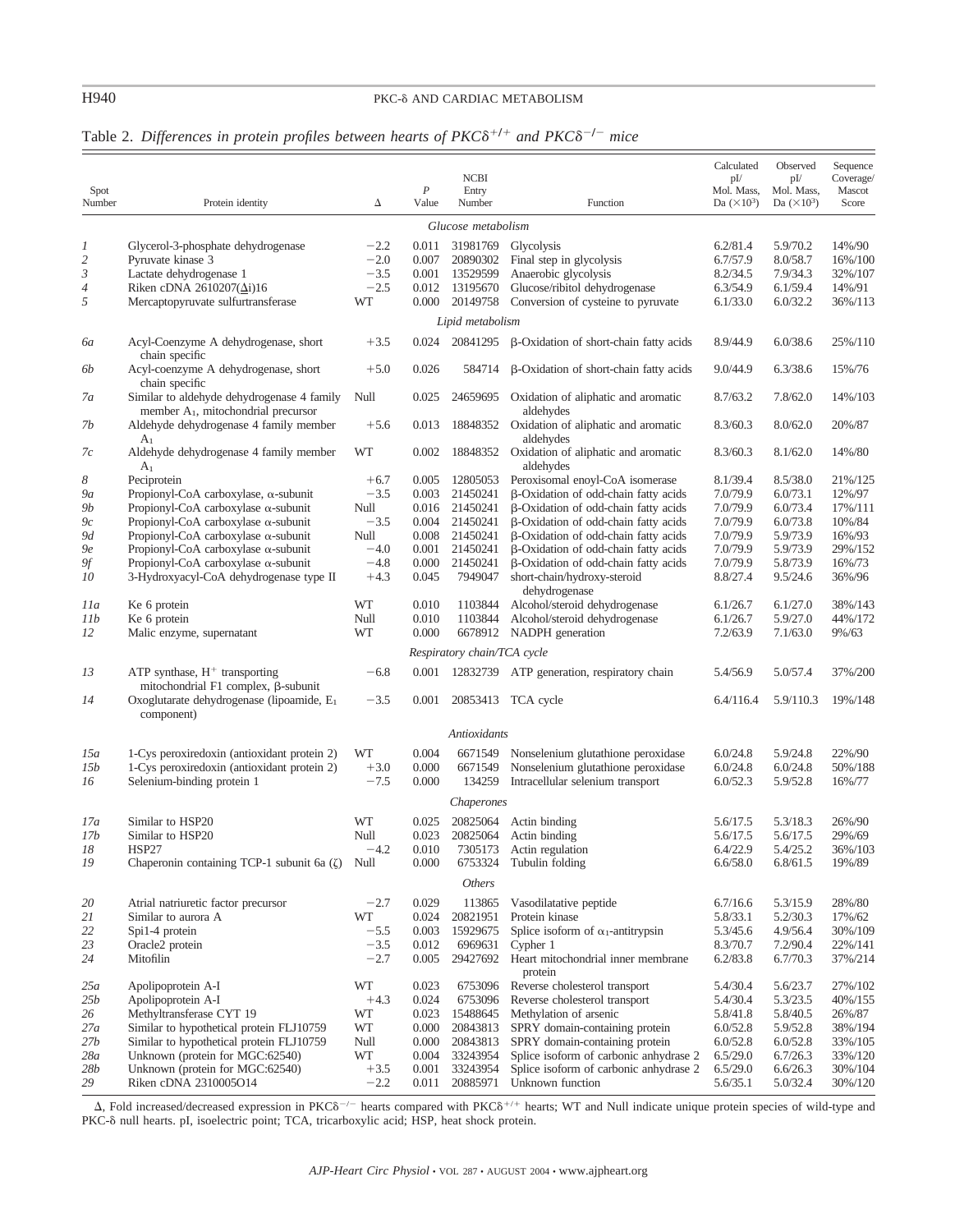

Fig. 2. Enzymes related to lipid metabolism in PKC- $\delta^{-/-}$  hearts. A: increased phosphorylation of acyl-CoA dehydrogenases in PKC- $\delta^{-/-}$  hearts. Numbers correspond to protein identities in Fig. 1. Phosphoproteins are highlighted in blue. Counterstaining was performed with Sypro ruby and is visualized in orange. *B*, *top*: presence of mitochondrial precursor proteins in  $PKC-\delta$ <sup>-</sup> /hearts. *Spots 7a* and *7c* are highlighted on 2-D electrophoresis gels. Their corresponding mass spectrometry (MS) spectra are also shown (*bottom*). The peptide at 1,355.82 kDa in the spectrum of *spot 7a* matches to amino acid residues 7–18 in the mitochondrial precursor sequence of aldehyde dehydrogenase 4 family member  $A_1$ . This precursor peptide is absent in the spectrum of *spot 7c*, the predominant isoform of aldehyde dehydrogenase 4 family member A<sub>1</sub> in PKC- $\delta^{+/+}$  hearts. *m/z*, Mass-to-charge ratio.

to counteract the annihilation of the peroxiredoxin-based antioxidant defence (28). Consistent with the predominance of the acidic isoform in PKC- $\delta^{-/-}$  hearts, RT-PCR showed higher levels of 1-Cys prx mRNA, indicating an increased turnover of this antioxidant protein compared with PKC- $\delta^{-/-}$  hearts (Fig. 3*B*). Total protein levels of 1-Cys prx were almost twofold decreased in PKC- $\delta^{-/-}$  hearts, as estimated by quantification on 2-D electrophoresis gels (Fig. 3*A*; signal intensity 4,055 vs. 2,179 arbitrary units). Similarly, expression of selenium-binding protein 1, another protein related to protection against oxidative stress, was altered in PKC- $\delta^{-/-}$  hearts (Table 2).

*Changes in chaperones in PKC-* $\delta^{-/-}$  *hearts.* Previous findings in PKC- $\delta$  transgenic mice demonstrated that inhibition of  $PKC-<sub>δ</sub>$  translocation resulted in focal cytoskeletal disruption and upregulation of crystallin- $\alpha$ /B (6), the most abundant small heat shock protein (HSP) in cardiac tissue. In PKC- $\delta^{-/-}$ 

hearts, no quantitative difference in crystallin- $\alpha/B$  expression was observed (Fig. 4*A*), but a protein similar to HSP 20 was found to be present in a more basic isoform compared with PKC- $\delta^{+/+}$  hearts (Fig. 4*B*, *spots 17a* and *17b*). Its identification was confirmed by tandem MS (Fig. 4*C*). A common modification causing such pI changes on 2-D gels is dephosphorylation: whereas phosphorylated HSP20 is proposed to interact with monomeric actin, dephosphorylated forms of HSP20 bind to polymeric actin. HSP20 may also form heterocomplexes with other HSPs, including crystallin- $\alpha$ /B.

Furthermore, HSP27 and the  $\zeta$ -subunit of CCT-1 were differentially expressed in PKC- $\delta^{-/-}$  hearts (Table 2). Because no differences in protein abundance were observed in Western blots of one-dimensional gels (Fig. 5*A*), we verified our findings by immunoblotting of 2-D gels. HSP27 was visualized as a charge train consisting of three major spots (Fig. 5*B*), which are known to represent different phosphorylation states. The most acidic (and most phosphorylated) spot of HSP27 was less abundant in  $PKC-<sup>8</sup>$ <sup>-/-</sup> hearts (Fig. 5*B*, *bottom*). This is in excellent agreement with our findings in 2-D gels, where *spot 18* was identified as HSP27 with an estimated pI of 5.4 compared with the theoretical value of 6.4.

Although HSP27 is known to be efficiently phosphorylated by PKC- $\delta$  (18), there has been no evidence so far that PKC- $\delta$ plays a role in regulating CCT-1. CCT-1 is a heterooligomeric complex of eight different subunits. Its folding substrate specificity is mainly restricted to actin and tubulin, with the  $\zeta$ -subunit being involved in tubulin binding (17). Immunoblotting of 2-D gels revealed that the most basic isoform of  $CCT-\zeta$  was absent in PKC- $\delta^{-/-}$  hearts, whereas no differences were observed for other subunits (Fig. 5, *C* and *D*). Thus changes in 2-D gels represented no differences in protein abundance but reflected altered posttranslational modification.

*Metabolic changes in PKC-δ<sup>-/-</sup> hearts.* Enzymatic changes constituted by far the majority of differences in the protein profile of PKC- $\delta^{-/-}$  hearts. To clarify the metabolic net effect of these proteomic changes, we measured cardiac metabolites with high-resolution NMR spectroscopy (Fig. 6) (5). Within the aliphatic region  $(-0.05$  to 4.2 ppm) of the NMR spectra, resonances have been assigned to  $\alpha$ -ketoisovalerate, lactate, alanine, acetate, glutamate, succinate, creatine, choline, carnitine, taurine, and glycine (5). The presence of glycerophosphocholine within the carnitine peak was ruled out by NMR analysis at low pH. NMR spectra of PKC- $\delta^{+/+}$  and PKC- $\delta^{-/-}$ hearts are shown in Fig. 6, *A* and *B*. Metabolite concentrations were similar in wild-type and knockout hearts except for the ratio of glycolytic end products (alanine  $+$  lactate) to end products of lipid metabolism (acetate), which was significantly decreased in  $PKC-<sup>8</sup>$ <sup>-/-</sup> hearts (Fig. 6*C*). Thus our metabolomic data confirm the functional relevance of the proteomic changes described above.

## **DISCUSSION**

 $PKC-\delta$  activation is thought to be crucial in cardiac pathology, such as cardiac hypertrophy, heart failure, and ischemiareperfusion injury (6, 9, 16). Accordingly, delineating the in vivo effects of  $PKC-\delta$  in myocardial tissue is a scientific priority. So far, approaches to study PKC- $\delta$  activation in hearts have included the use of isozyme-nonselective inhibitors. In the present study, we investigated the role of  $PKC-\delta$  in cardiac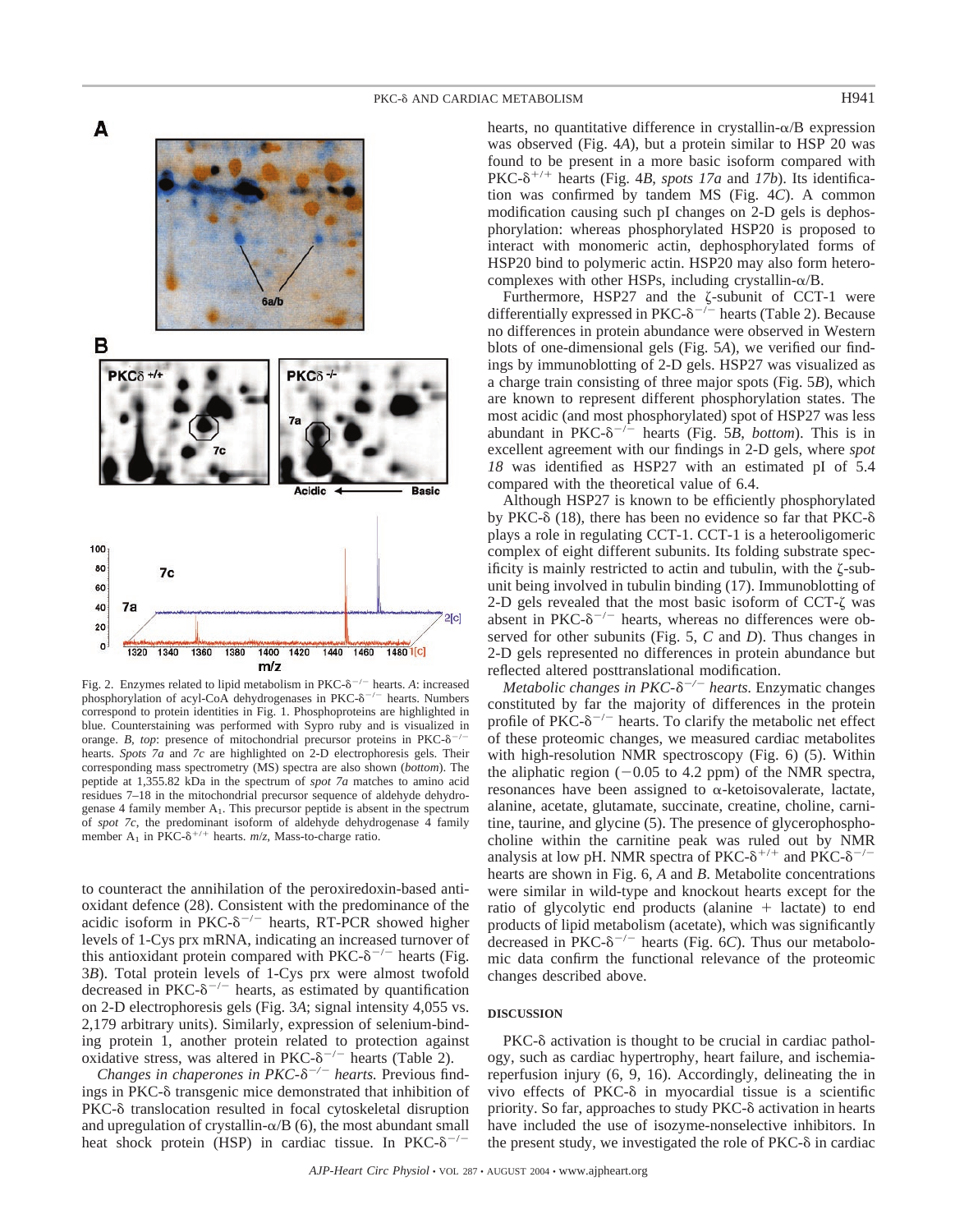A

B

 $17a$ 

 $PKC\delta$  +/+

 $100 -$ 

 $0 -$ 

C

 $\alpha$ /B crystallin  $\rightarrow$ 

## H942 PKC-8 AND CARDIAC METABOLISM



T-(103-115) HEERPDEHGFIAR

Fig. 4. Differential expression of heat shock protein (HSP)20 in PKC- $\delta^{-/-}$ hearts. *A*: Western blot analysis of crystallin  $\alpha/\beta$  expression. *B*: changes in expression of HSP20 in PKC- $\delta^{+/+}$  and PKC- $\delta^{-/-}$  hearts. *C*: the product ion spectrum of the doubly charged tryptic peptide T-(103–115) at *m*/*z* 797.3 was identified as a protein "similar to HSP20": HEERPDEHGFIAR.

 $b1-3$ 

396.2  $y1-3$ <br>359.2

400

 $y1-2$ 

246.1

200

Ш

Fig. 5. HSP27 and cytosolic chaperone containing the T-complex polypeptide (CCT) subunit expression in PKC- $\delta^{-/-}$  hearts. *A*: quantification of protein abundance using one-dimensional SDS-PAGE. *B–D*: 2-D electrophoresis gels from PKC- $\delta^{+/-}$  and PKC- $\delta^{-/-}$  hearts were immunoanalyzed for HSP27 (*B*) and CCT subunits (*C* and *D*) as described in MATERIALS AND METHODS. *B* and *D* show a direct overlay of immunostained blots from PKC- $\delta^{+/+}$  and PKC- $\delta^{-/-}$  hearts, highlighting the differences in isoform expression.

## Fig. 3. Oxidative stress in PKC- $\delta^{-/-}$  hearts. The spot pair corresponding to 1-Cys peroxiredoxin (1-Cys-Prx) in PKC-  $\delta^{+/+}$  hearts is marked with an arrow (*A*). Numbers correspond to protein identities in Fig. 1. Note the absence of the oxidized isoform in PKC- $\delta^{-/-}$  hearts. The expression of 1-Cys prx was examined by RT-PCR (*B*).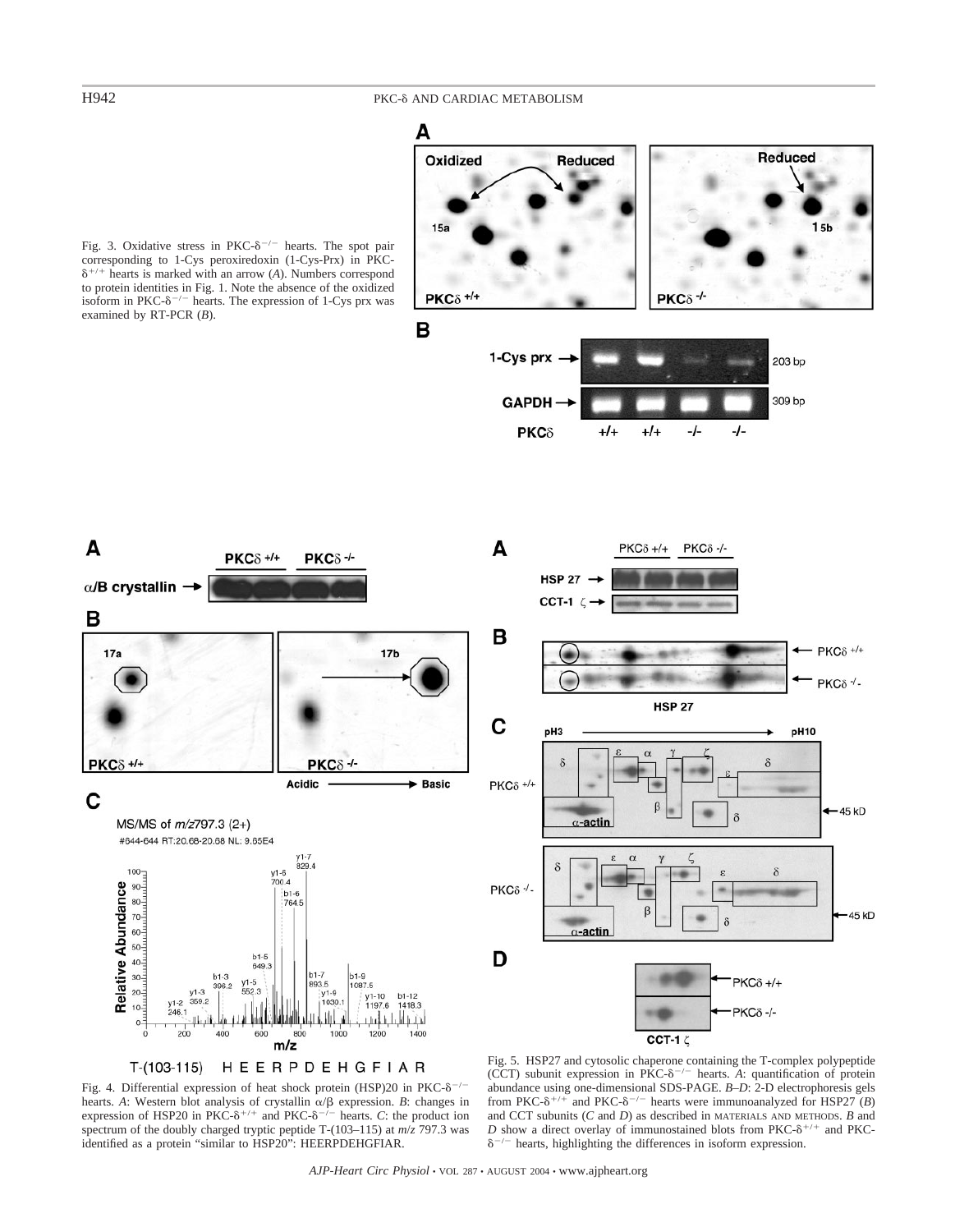

Fig. 6. *A* and *B*: NMR spectra of PKC- $\delta^{+/+}$  (*A*) and PKC- $\delta^{-/-}$  hearts (*B*). Resonances were assigned to  $\alpha$ -ketoisovalerate (KIV), lactate (Lac), alanine (Ala), acetate (Acet), glutamate (Glu), succinate (Suc), creatine (Cr), choline (Cho), carnitine (Car), taurine (Tau), and glycine (Gly). Sodium 3-trimethylsilyl-2,2,3,3-tetradeuteropropionate (TSP) was added to the samples for calibration. *C*: ratio of (Ala + Lac) to (Acet) ( $n = 5$  PKC- $\delta^{+/+}$  hearts and 3  $PKC-<sup>8</sup>$ <sup>-/-</sup> hearts, \**P* < 0.05).

tissue by using  $PKC-\delta$  knockout mice. Mutational ablation of the PKC- $\delta$  gene caused profound alterations in the proteome and metabolome, which resulted in a metabolic shift from glycolysis toward increased lipid metabolism. Considering the importance of energy metabolism in cardiac tissues, our findings could contribute to a better understanding of PKC isoform specific effects in the pathological conditions mentioned above.

Altered energy generation in PKC- $\delta^{-/-}$  hearts. It has been demonstrated that PKC- $\delta$  and PKC- $\epsilon$  have overlapping functions in myocardial growth (3). This functional redundancy might explain why neither PKC- $e^{-/-}$  nor PKC- $\delta^{-/-}$  mice show an overt cardiac phenotype. However, expression levels of PKC- $\epsilon$  as studied by Western blot analysis were similar in PKC- $\delta^{+/+}$  and PKC- $\delta^{-/-}$  hearts (data not shown). Interestingly, transgenic mice expressing a PKC- $\epsilon$  or PKC- $\delta$  translocation inhibitor developed lethal cardiomyopathies (6, 23), highlighting fundamental differences between these mouse models.

Our proteomic analysis demonstrates that several enzymatic isoforms related to glucose metabolism were absent in  $PKC-<sup>o</sup>$  hearts. This is in line with a recent report by Caruso et al. (2) suggesting that  $PKC-\delta$  is required for insulin stimulation of the pyruvate dehydrogenase complex in L6 skeletal muscle cells and immortalized mouse hepatozytes. Pyruvate dehydrogenase catalyzes the oxidation of pyruvate to acetyl-CoA, which represents the irreversible step from glycolysis to the tricarboxylic acid cycle. Altered activitiy of the pyruvate dehydrogenase complex is a likely explanation for the observed changes in glycolytic enzymes in our proteomic analysis.

Interestingly, enzymes related to lipid metabolism, i.e., phosphorylated isoforms of acyl-CoA dehydrogenases, were more abundant in PKC- $\delta^{-/-}$  hearts. To translate such findings into a functional context is a common problem of proteomic analysis because differences at the protein level do not necessarily allow any conclusions about enzymatic activity. In the present study, we demonstrated that NMR analysis is a powerful tool to reveal the metabolic net effect of proteomic changes: the observed decrease in the ratio of glycolytic end products to end products of lipid metabolism suggests that increased fatty acid oxidation might compensate for impaired glycolysis in PKC- $\delta^{-/-}$  hearts, supporting our proteomic findings. Therefore, our study provides the first evidence that loss of  $PKC-\delta$  is associated with increased lipid metabolism, which would contribute to the inhibition of the pyruvate dehydrogenase complex.

Antioxidants in PKC-δ<sup>-/-</sup> hearts. PKC-δ is activated by hydrogen peroxide and has been suggested as a sensor of oxidative stress (8). Our proteomic analysis showed altered expression of antioxidant proteins in PKC- $\delta^{-/-}$  hearts. First, total protein levels and de novo synthesis of 1-Cys prx were decreased in PKC- $\delta^{-/-}$  hearts. This is consistent with a previous report (12) showing that PKC- $\delta$  is required for transcriptional activation of peroxiredoxin 1, another member of the peroxiredoxin family. Second, 1-Cys prx was only present in its reduced form in PKC- $\delta^{-/-}$  hearts despite its importance for the detoxification of phospholipid hydroperoxides as well as organic peroxides (derived from short-chain organic fatty acids) (19). This observation is consistent with our previous finding: that loss of  $PKC-\delta$  is associated with decreased oxidative stress in vascular smooth muscle cells (11). Third, apart from 1-Cys prx, selenium-binding protein 1, which accomplishes the intracellular transport of the trace element (30), was differentially expressed in PKC- $\delta^{-/-}$  hearts. The amino acid selenocysteine is present in various redox enzymes, including the active site of thioredoxin reductase and glutathione peroxidase, which scavenges hydrogen peroxide (7). Thus by modulating the cellular oxidative status,  $PKC-\delta$  deficiency influences antioxidant expression in murine hearts.

Altered chaperones. Among the PKC- family, PKC- $\delta$  and, to a lesser extent, PKC- $\alpha$ , appear to be the most effective HSP kinases (18). Our findings in PKC- $\delta^{-/-}$  mice provide evidence that posttranslational modifications of three chaperones, namely, HSP20, HSP27, and the  $\zeta$ -subunit of CCT-1, are dependent on PKC- $\delta$ . All these chaperones are associated with cytoskeleton function by regulating actin and tubulin polymerization. That  $PKC-\delta$  activity is required for cytoskeletal integrity has been suggested previously: transgenic mice overexpressing a PKC- $\delta$  translocation inhibitor developed myofibril-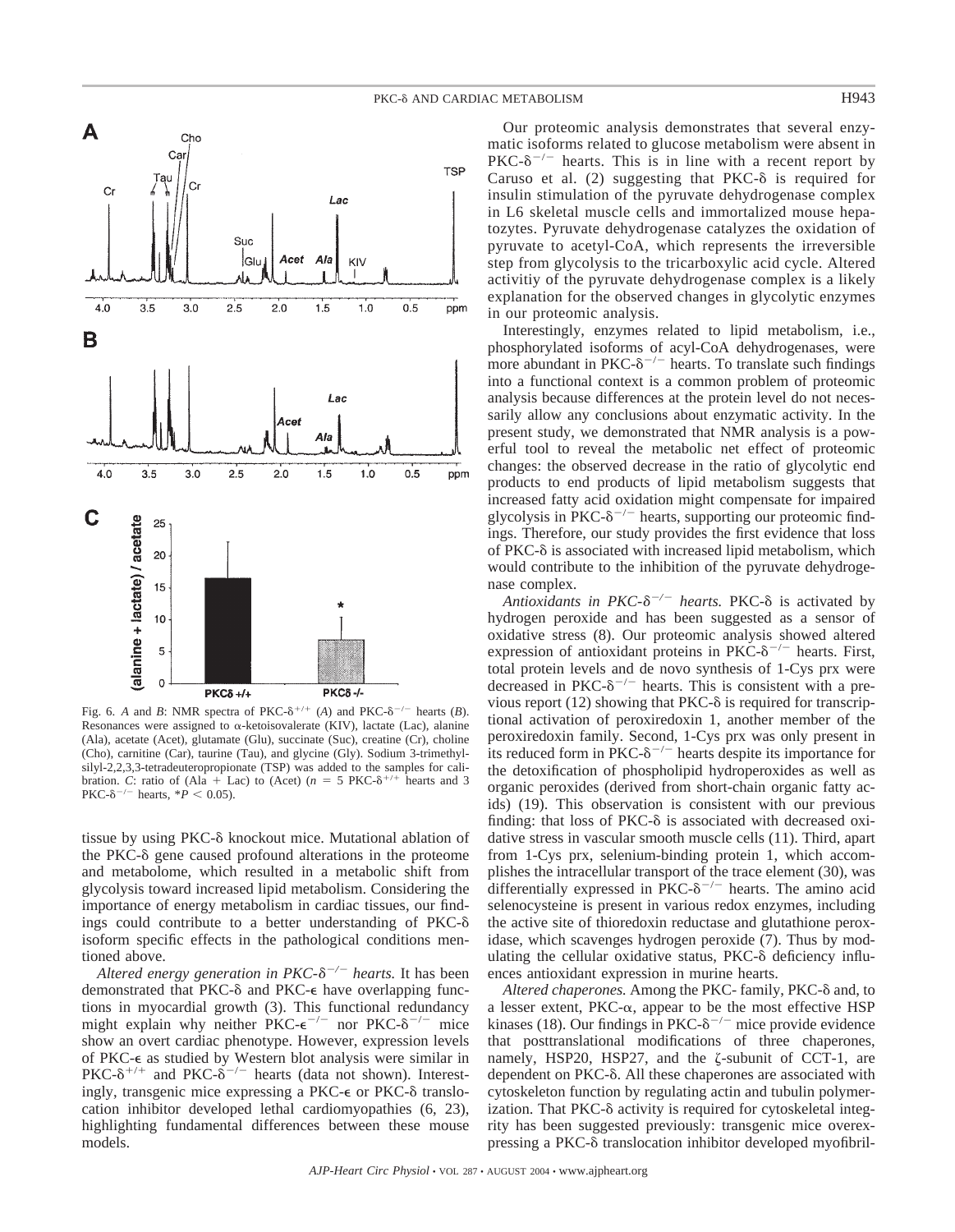## H944 **PKC-8** AND CARDIAC METABOLISM

lar cardiomyopathy in a dose-dependent fashion, which was characterized by focal cytoskeletal disruption, upregulation of crystalline  $\alpha/B$ , and the formation of protein aggregates containing mitochondria (6). Interestingly, small HSPs guard the cytoskeleton from stressful stimuli by phosphorylation-dependent mechanisms and protect cardiomyocytes against oxidative stress (15).

*Knockout mice.* Recently, we (11) and another group (22) independently developed mice deficient in PKC- $\delta$ . Both studies demonstrated that knockout mice developed normally and were fertile. Although PKC- $\delta$  is proposed to act as a tumor suppressor, no obvious increase of cancer-induced death was observed. Whereas we observed an abnormal accumulation of vascular smooth muscle cells and accelerated arteriosclerosis in PKC- $\delta$ -deficient vein grafts  $(11)$ , Miyamato et al.  $(22)$ showed increased proliferation of B lymphocytes and loss of B cell tolerance in  $PKC-<sub>o</sub>$  null mice. Given the wide distribution of PKC- $\delta$  in cells and tissues, it was rather unexpected that  $PKC-<sup>8</sup>$ <sup>-/-</sup> mice showed a clear phenotype only in certain cells. In the present study, we characterized the metabolic effects of  $PKC-\delta$  deficiency, which are likely to be relevant for most insulin-sensitive tissues.

In conclusion, we have provided evidence that  $PKC-\delta$ deficiency is associated with increased lipid metabolism in cardiac tissues. To the best of our knowledge, our study is the first to characterize proteomic as well as metabolomic changes in the same animal model. Our findings could be important for a better understanding of  $PKC-\delta$ -induced signaling and could lead to new therapeutic strategies for  $PKC-\delta$ -related diseases.

### **ACKNOWLEDGMENTS**

We thank Dr. M. J. Carden and Dr. A. Roobol (University of Kent, Canterbury, UK) for critical reading of the manuscript and valuable discussion and for providing antibodies to CCT subunits. The use of the facilities of the Medical Biomics Centre at St. George's Hospital Medical School is gratefully acknowledged.

## **GRANTS**

This study was supported by a grant from the Oak Foundation (to Q. Xu).

### **REFERENCES**

- 1. **Bergmeyer H.** *Methods of Enzymatic Analysis.* Weinheim, Germany: Verlag Chemie, 1974.
- 2. **Caruso M, Maitan MA, Bifulco G, Miele C, Vigliotta G, Oriente F, Formisano P, and Beguinot F.** Activation and mitochondrial translocation of protein kinase Cdelta are necessary for insulin stimulation of pyruvate dehydrogenase complex activity in muscle and liver cells. *J Biol Chem* 276: 45088–45097, 2001.
- 3. **Chen L, Hahn H, Wu G, Chen CH, Liron T, Schechtman D, Cavallaro G, Banci L, Guo Y, Bolli R, Dorn GW Jr, and Mochly-Rosen D.** Opposing cardioprotective actions and parallel hypertrophic effects of delta PKC and epsilon PKC. *Proc Natl Acad Sci USA* 98: 11114–11119, 2001.
- 4. **Dunn MJ.** Two-dimensional polyacrylamide gel electrophoresis for the separation of proteins for chemical characterization. *Methods Mol Biol* 64: 25–36, 1997.
- 5. **Fan TW, Higashi RM, Lane AN, and Jardetzky O.** Combined use of <sup>1</sup> H-NMR and GC-MS for metabolite monitoring and in vivo <sup>1</sup>H-NMR assignments. *Biochim Biophys Acta* 882: 154–167, 1986.
- 6. **Hahn HS, Yussman MG, Toyokawa T, Marreez Y, Barrett TJ, Hilty KC, Osinska H, Robbins J, and Dorn GW Jr.** Ischemic protection and myofibrillar cardiomyopathy: dose-dependent effects of in vivo deltaPKC inhibition. *Circ Res* 91: 741–748, 2002.
- 7. **Holmgren A.** Antioxidant function of thioredoxin and glutaredoxin systems. *Antioxid Redox Signal* 2: 811–820, 2000.
- 8. **Huang HC, Nguyen T, and Pickett CB.** Phosphorylation of Nrf2 at Ser-40 by protein kinase C regulates antioxidant response element-mediated transcription. *J Biol Chem* 277: 42769–42774, 2002.
- 9. **Inagaki K, Hahn HS, Dorn GW Jr, and Mochly-Rosen D.** Additive protection of the ischemic heart ex vivo by combined treatment with -protein kinase C inhibitor and -protein kinase C activator. *Circulation* 108: 869–875, 2003.
- 10. **Kikkawa U, Matsuzaki H, and Yamamoto T.** Protein kinase Cdelta (PKCdelta): activation mechanisms and functions. *J Biochem (Tokyo)* 132: 831–839, 2002.
- 11. **Leitges M, Mayr M, Braun U, Mayr U, Li C, Pfister G, Ghaffari-Tabrizi N, Baier G, Hu Y, and Xu Q.** Exacerbated vein graft arteriosclerosis in protein kinase Cdelta-null mice. *J Clin Invest* 108: 1505–1512, 2001.
- 12. **Li B, Ishii T, Tan CP, Soh JW, and Goff SP.** Pathways of induction of peroxiredoxin I expression in osteoblasts: roles of p38 mitogen-activated protein kinase and protein kinase C. *J Biol Chem* 277: 12418–12422, 2002.
- 13. **Li C, Hu Y, Mayr M, and Xu Q.** Cyclic strain stress-induced mitogenactivated protein kinase (MAPK) phosphatase 1 expression in vascular smooth muscle cells is regulated by Ras/Rac-MAPK pathways. *J Biol Chem* 274: 25273–25280, 1999.
- 14. **Li C, Hu Y, Sturm G, Wick G, and Xu Q.** Ras/Rac-dependent activation of p38 mitogen-activated protein kinases in smooth muscle cells stimulated by cyclic strain stress. *Arterioscler Thromb Vasc Biol* 20: E1–E9, 2000.
- 15. **Liang P and MacRae TH.** Molecular chaperones and the cytoskeleton. *J Cell Sci* 110: 1431–1440, 1997.
- 16. **Liu H, McPherson BC, and Yao Z.** Preconditioning attenuates apoptosis and necrosis: role of protein kinase C- $\epsilon$  and - $\delta$  isoforms. *Am J Physiol Heart Circ Physiol* 281: H404–H410, 2001.
- 17. **Llorca O, Martin-Benito J, Ritco-Vonsovici M, Grantham J, Hynes GM, Willison KR, Carrascosa JL, and Valpuesta JM.** Eukaryotic chaperonin CCT stabilizes actin and tubulin folding intermediates in open quasi-native conformations. *EMBO J* 19: 5971–5979, 2000.
- 18. **Maizels ET, Peters CA, Kline M, Cutler RE Jr, Shanmugam M, and Hunzicker-Dunn M.** Heat-shock protein-25/27 phosphorylation by the delta isoform of protein kinase C. *Biochem J* 332: 703–712, 1998.
- 19. **Manevich Y, Sweitzer T, Pak JH, Feinstein SI, Muzykantov V, and Fisher AB.** 1-Cys peroxiredoxin overexpression protects cells against phospholipid peroxidation-mediated membrane damage. *Proc Natl Acad Sci USA* 99: 11599–11604, 2002.
- 20. **Mayr M, Metzler B, Chung YL, McGregor E, Mayr U, Troy H, Hu Y, Leitges M, Pachinger O, Griffiths JR, Dunn MJ, and Xu Q.** Ischemic preconditioning exaggerates cardiac damage in PKC-8 null mice. Am J *Physiol Heart Circ Physiol*: H946–H956, 2004.
- 21. **McGregor E, Kempster L, Wait R, Welson SY, Gosling M, Dunn MJ, and Powel JT.** Identification and mapping of human saphenous vein medial smooth muscle proteins by two-dimensional polyacrylamide gel electrophoresis. *Proteomics* 1: 1405–1414, 2001.
- 22. **Miyamoto A, Nakayama K, Imaki H, Hirose S, Jiang Y, Abe M, Tsukiyama T, Nagahama H, Ohno S, Hatakeyama S, and Nakayama KI.** Increased proliferation of B cells and auto-immunity in mice lacking protein kinase Cdelta. *Nature* 416: 865–869, 2002.
- 23. **Mochly-Rosen D, Wu G, Hahn H, Osinska H, Liron T, Lorenz JN, Yatani A, Robbins J, and Dorn GW Jr.** Cardiotrophic effects of protein kinase C epsilon: analysis by in vivo modulation of PKCepsilon translocation. *Circ Res* 86: 1173–1179, 2000.
- 24. **Munz B, Frank S, Hubner G, Olsen E, and Werner S.** A novel type of glutathione peroxidase: expression and regulation during wound repair. *Biochem J* 326: 579–585, 1997.
- 25. **Naruse KK, GL.** Protein kinase C and myocardial biology and function. *Circ Res* 86: 1104–1106, 2000.
- 26. **Ohmori S, Shirai Y, Sakai N, Fujii M, Konishi H, Kikkawa U, and Saito N.** Three distinct mechanisms for translocation and activation of the delta subspecies of protein kinase C. *Mol Cell Biol* 18: 5263–5271, 1998.
- 27. **Perkins DN, Pappin DJ, Creasy DM, and Cottrell JS.** Probability-based protein identification by searching sequence databases using mass spectrometry data. *Electrophoresis* 20: 3551–3567, 1999.
- 28. **Rabilloud T, Heller M, Gasnier F, Luche S, Rey C, Aebersold R, Benahmed M, Louisot P, and Lunardi J.** Proteomics analysis of cellular response to oxidative stress. Evidence for in vivo overoxidation of peroxiredoxins at their active site. *J Biol Chem* 277: 19396 – 19401, 2002.